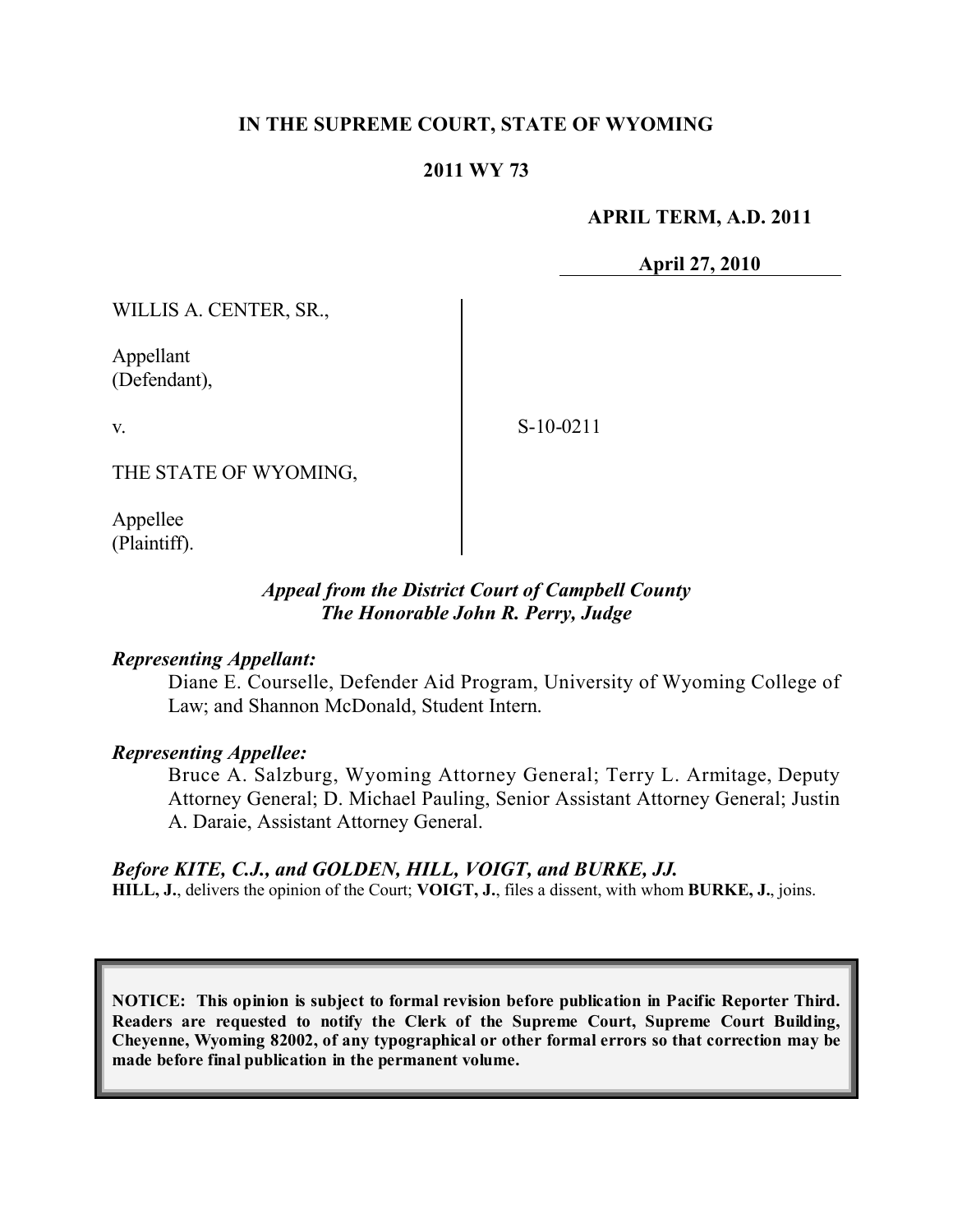## **HILL,** Justice.

[¶1] Appellant, Willis A. Center, Sr. (Center), appeals from an order of the district court denying his motion to correct an illegal sentence. His initial brief was filed *pro se*. However, a brief in reply to the brief filed by the State was filed on his behalf by the University of Wyoming, College of Law, Defender Aid Program. He contends that the district court sent him from an alcohol treatment center (WYSTAR), to the state penitentiary, in a manner that violated his constitutional rights (due process of law). In a closely related argument, Center contends that the district court imposed a sentence that permitted non-judicial personnel to revoke his placement at WYSTAR in a manner that violated his rights to due process of law. We will remand this matter to the district court with directions that the district court credit Center for all time served in connection with his detention at WYSTAR. The district court's sentence is otherwise affirmed.

## **ISSUES**

[¶2] Center raises these issues:

1. The district court was in error by sending [Center] directly to prison, without holding either a preliminary or final probation revocation hearing, in violation of the Fourteenth Amendment's Due Process Clause and Wyo. Const. art. 1, § 6.

2. The district court improperly imposed a sentence providing for a later revocation by non-judicial personnel, in violation of the Fourteenth Amendment's Due Process Clause and Wyo. Const. art.  $1, § 6$ .

The State reformulates those issues in this phrase:

Is [Center's] sentence illegal merely because the district court stayed its issuance of the mittimus, in order to conditionally release [Center] for alcohol abuse treatment, and later issued the mittimus without a further hearing?

Center's Reply Brief asserts that the State's brief suggests these additional issues:

1. [The State] argues that Center's claim of illegal sentencing is barred by res judicata because it could have been raised on direct appeal, in Center's motion for sentence reduction, or in Center's petition for post-conviction relief.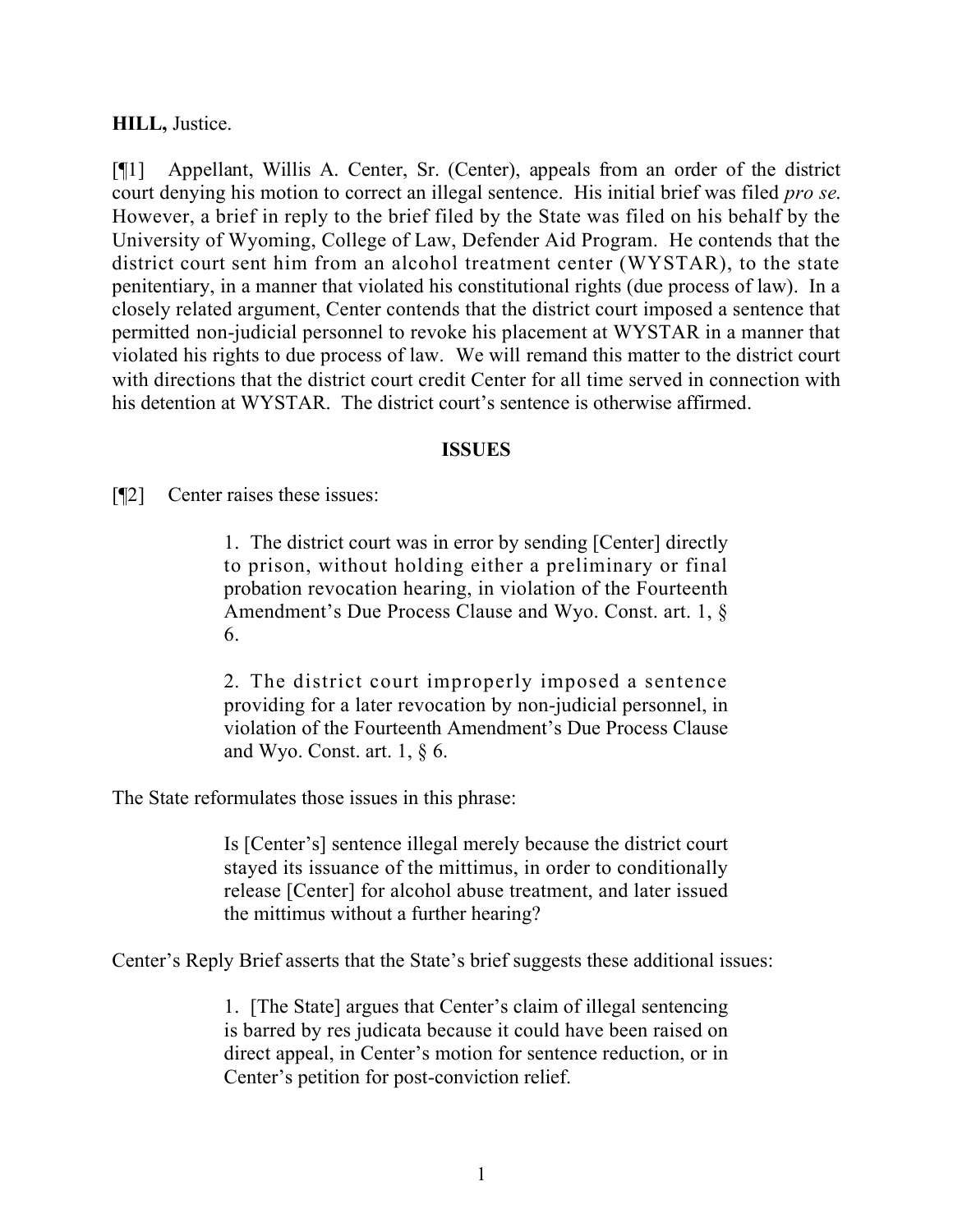2. [The State] maintains that Center's claims are untimely because they should have been raised either on direct appeal from the judgment and sentence or on appeal from the order that led to his incarceration following his termination at **WYSTAR** 

3. [The State] argues that if this Court reviews Center's claims, it should do so under the "plain error" standard rather than the "abuse of discretion" standard.

4. [The State] argues that to the extent Center's sentence permitted his treatment at WYSTAR, it was unambiguously designated a furlough, not a sentence of probation.

5. [The State] asserts that the district court granted [him] a "furlough" after it imposed a legal sentence, and therefore conferring upon WYSTAR officials the power to determine whether Center should be expelled from treatment and sent instead to prison, without an opportunity to be heard, was not improper delegation or otherwise unlawful.

# **FACTS AND PROCEEDINGS**

[¶3] Center entered a plea of nolo contendere to the crime of aggravated assault and battery on September 4, 2008. W.R.Cr.P. 11(a)(1)(A). Judgment was entered on that plea on September 23, 2008. Sentence and a Mittimus were entered on November 24, 2008. The sentence imposed was incarceration for a period of 36 to 80 months and no mention is made of probation, except that the district court saw little hope for him on "supervision." Instead, the execution of the sentence was, in essence, conditionally stayed pending Center's admission to WYSTAR, and Center was granted a "furlough" for that purpose. With respect to a "furlough," Wyo. Stat. Ann. § 7-13-701 (LexisNexis 2009) provides:

# **§ 7-13-701. Definitions; establishment of programs.**

(a) As used in this section:

(i) "Department" means the state department of corrections;

(ii) "Compassionate leave" means a temporary release to visit a member of the inmate's immediate family who is in danger of death, or to attend the funeral services or other last rites of a member of the inmate's immediate family;

(iii) "Immediate family member" means a spouse, child, parent, brother or sister.

(b) The department may adopt reasonable rules and regulations which will provide for a reentry furlough program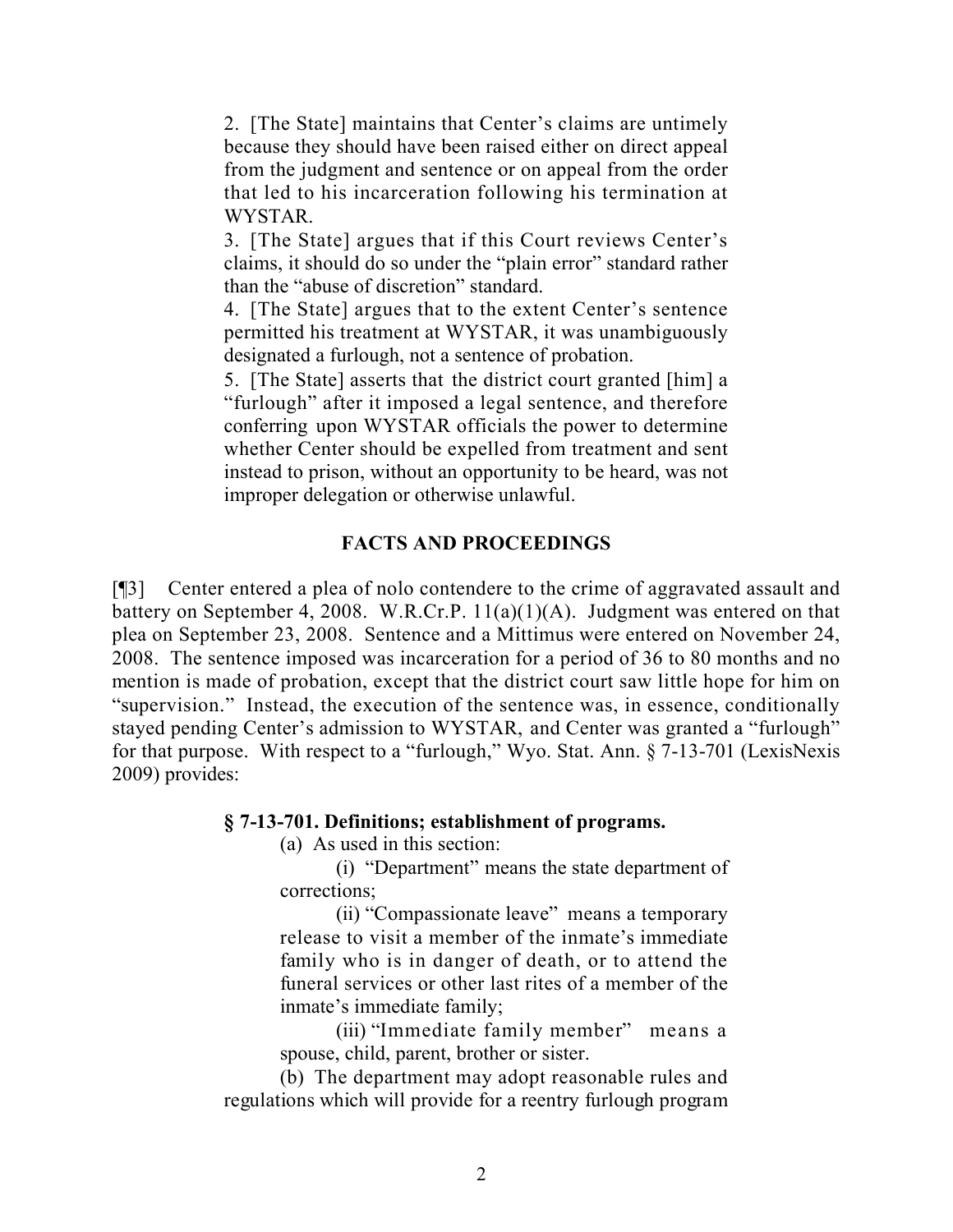for inmates of any state penal institution. The reentry furlough program shall be designed for inmates who are about to be released on parole or final discharge from imprisonment to aid in their reintegration as productive members of society. The program may provide for escorted or unescorted temporary leaves of absence from the institution for purposes of:

(i) Securing community living arrangements;

(ii) Job interviews with prospective employers;

(iii) Learning or relearning necessary living skills; and

(iv) Other purposes, consistent with the public interest, necessary for the inmate's successful reintegration into society.

(c) The department may adopt reasonable rules and regulations which will establish a furlough program to provide for escorted or unescorted temporary leaves of absence from any state penal institution for purposes of:

> (i) Maintaining the prisoner's relationship with immediate family members; and

(ii) Providing for compassionate leaves.

[¶4] The district court recognized that it was taking a risk in allowing Center to receive alcohol rehabilitation treatment pending execution of his sentence, and to a significant extent what the district court did here was an "ad hoc" sentence, although one that was not necessarily contrary to the law that applies to sentencing. The district court made it very clear that if Center did not succeed at WYSTAR, he would be remanded to the Department of Corrections, "no hearing, no nothing." In his reply brief, Center characterized the sentence as "hopelessly confusing." In the full context of the proceedings in this case, the sentence actually is quite clear. Center had an extensive criminal history that included ever more serious criminal offenses. The district court was willing to give Center a chance at some rehabilitative treatment before incarceration began. Based on the material in the record on appeal, it is apparent that Center willfully refused to conform his behavior to the expectations of the WYSTAR program.

[¶5] Center failed at WYSTAR for several reasons, but most importantly because he refused to complete his written "first step" of the Alcoholics Anonymous program utilized by WYSTAR. A document in the file dated October 26, 2009, appears to be Center's effort at completing AA's first step. The State concedes that the record does not reflect with certainty the means used to transfer Center from WYSTAR to the Department of Corrections. However, Center does not assert, much less offer any sort of proof, that the sentence at issue was imposed in a manner that strayed from what the district court represented to him at the sentencing hearing. Moreover, Center has not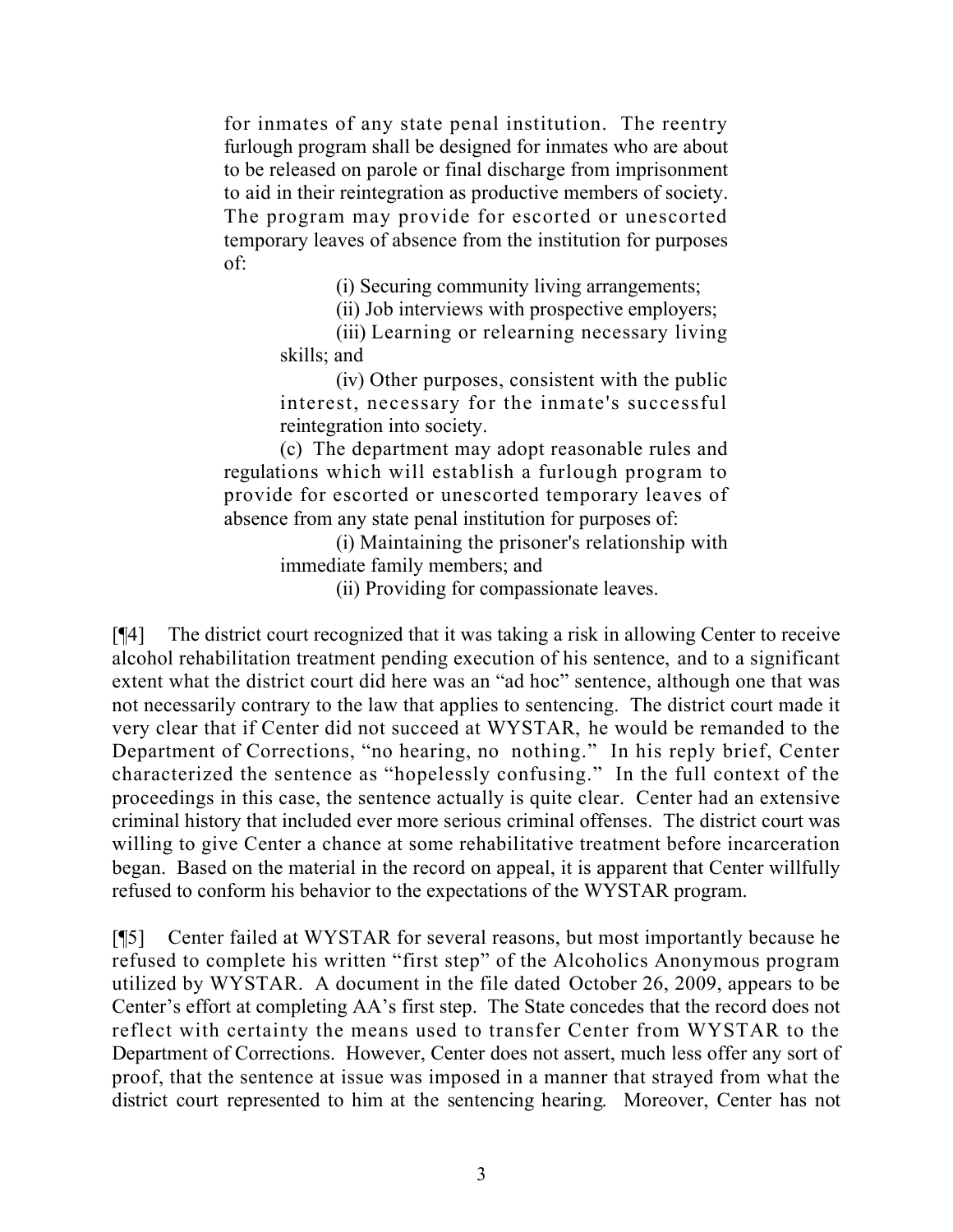offered any cogent argument that the district court's sentence was "illegal," as that term is contemplated by our precedents. See, e.g., *Sanchez v. State*, 982 P.2d 149, 150-51 (Wyo. 1999). In his reply brief, Center suggests that his transfer from WYSTAR to the penitentiary was not explained to him. However, much of the documentation Center supplied to the district court makes it abundantly clear that Center knew why he was considered to have failed at WYSTAR and why he continued to fail at the Wyoming State Penitentiary. The record does indicate that on January 28, 2009, Center was transferred by the Sheridan County Sheriff, to the Campbell County Detention Center, and then to the custody of the Department of Corrections.

## **DISCUSSION**

 $[\n{\textdegree} \,]$  We apply this standard of review in a circumstance such as this:

Sentencing decisions are normally within the discretion of the trial court. *Bitz v. State*, 2003 WY 140, ¶ 7, 78 P.3d 257, 259 (Wyo. 2003). "Such discretion is limited, however, inasmuch as a court may not enter an illegal sentence. A sentence is illegal if it violates the constitution or other law." *In re CT*, 2006 WY 101, ¶ 8, 140 P.3d 643, 646 (Wyo. 2006) (internal case citation omitted). Whether a sentence is illegal is a question of law, which we review *de novo*. *Manes v. State*, 2007 WY 6, ¶ 7, 150 P.3d 179, 181 (Wyo. 2007).

*Endris v. State*, 2010 WY 73, ¶ 13, 233 P.3d 578, 581 (Wyo. 2010) (citing *Jackson v. State*, 2009 WY 82, ¶ 6, 209 P.3d 897, 898-99 (Wyo.2009)).

[¶7] In addition, we have held:

W.R.Cr.P. 35(a) allows a court to correct an illegal sentence at any time. "An illegal sentence is one which exceeds statutory limits, imposes multiple terms of imprisonment for the same offense, or otherwise violates constitutions or the law." *Brown v. State*, 2004 WY 119, ¶ 7, 99 P.3d 489, 491 (Wyo. 2004); *Ryan v. State*, 988 P.2d 46, 62-63 (Wyo. 1999); *Cardenas v. State*, 925 P.2d 239, 240 (Wyo.1996). Whether a sentence is illegal is determined by referencing the applicable statute or constitutional provisions, and is subject to statutory interpretation. *Brown*, ¶ 7, 99 P.3d at 491; *Ryan*, 988 P.2d at 62-63.

. . . .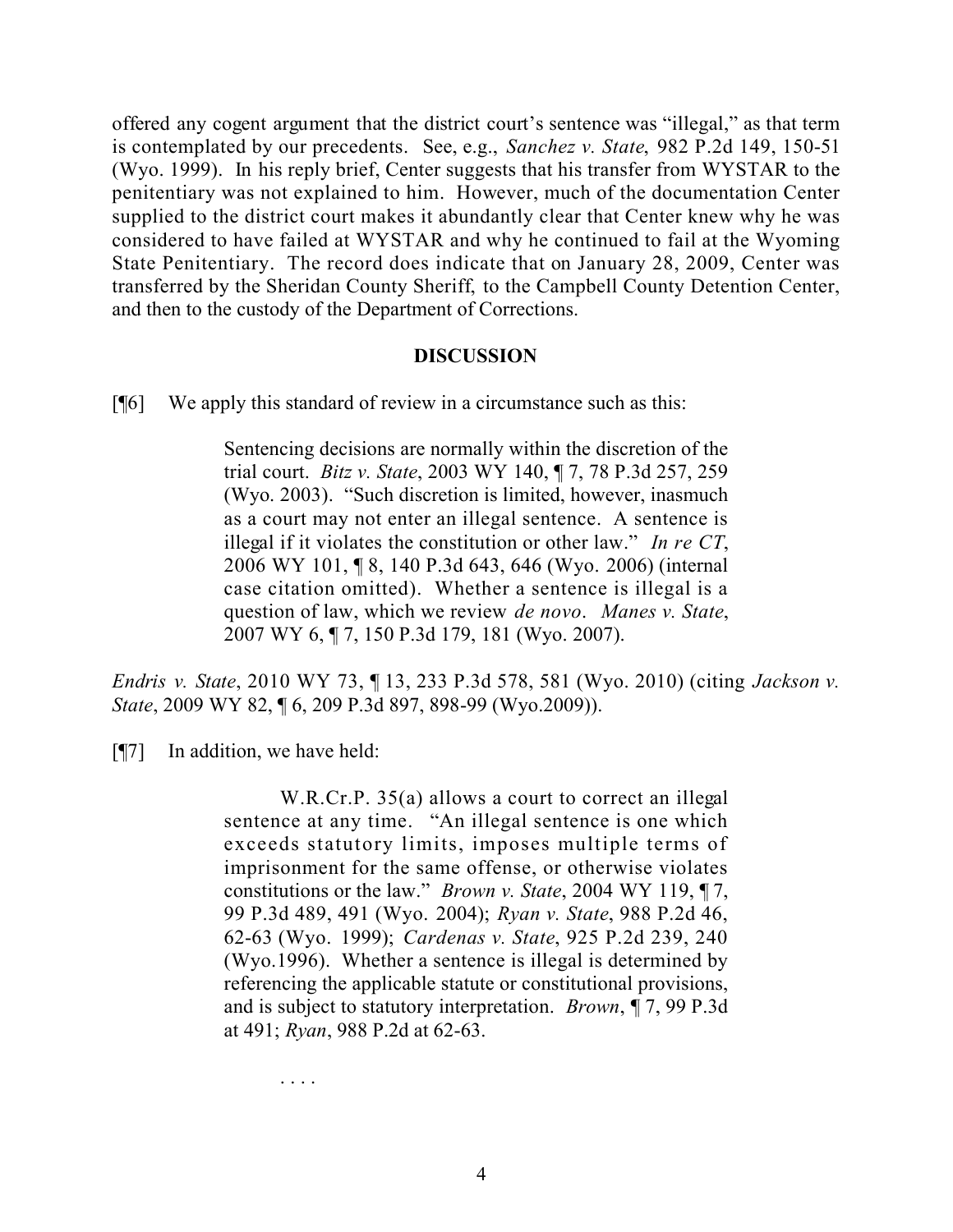. . . We have repeatedly held that claims brought pursuant to W.R.Cr.P. 35(a) are subject to the principles of *res judicata*. *McCarty v. State*, 929 P.2d 524, 525 (Wyo. 1996); *Lacey v. State*, 2003 WY 148, ¶ 11, 79 P.3d 493, 495 (Wyo. 2003); *Dolence v. State*, 2005 WY 27, ¶ 6, 107 P.3d 176, 178 (Wyo. 2005); *Amin v. State*, 2006 WY 84, ¶ 5, 138 P.3d 1143, 1144 (Wyo. 2006). We have also repeatedly held that the *res judicata* doctrine applies when a defendant could have raised such an issue in an earlier appeal or motion for sentence reduction but did not do so. *Hamill v. State*, 948 P.2d 1356, 1358-59 (Wyo. 1997); *Mead v. State*, 2 P.3d 564, 566 (Wyo. 2000); *Gould*, ¶ 16, 151 P.3d at 266.

*McDaniel v. State*, 2007 WY 125, ¶¶ 7, 9, 163 P.3d 836, 838 (Wyo. 2007); also see *Mead v. State*, 2 P.3d 564, 566 (Wyo. 2000).

[¶8] Center did not appeal the judgment and sentence imposed by the district court in November of 2008. In a pleading filed in the district court on November 2, 2009, Center filed a "Motion for Reduction of Sentence," but did not challenge the sentence itself. In January of 2010, Center filed a "Petition for Writ of Review" in this Court. That petition was denied by order entered on February 9, 2010. *Center v. State*, Case No. S-10-0019. On April 23, 2010, the district court entered its order denying Center's motion for correction of illegal sentence. Center filed a timely notice of appeal, and the appeal was docketed in this Court on October 1, 2010. We conclude that Center's sentence was not illegal and, when viewed in its entirety and in the unusual context of this case, he was not denied due process of law.

## **CONCLUSION**

[¶9] The sentence imposed by the district court was unusual and, perhaps, ill-advised. We do not approve of this departure from the many sentencing alternatives that are available to the district court. However, we do not find in the record on appeal circumstances that render it an "illegal" sentence. The order of the district court denying Center's motion to correct an illegal sentence is remanded to the district court for the purpose of amending the disputed sentence so as to credit Center for all time served in connection with his detention at WYSTAR. The sentence is otherwise affirmed.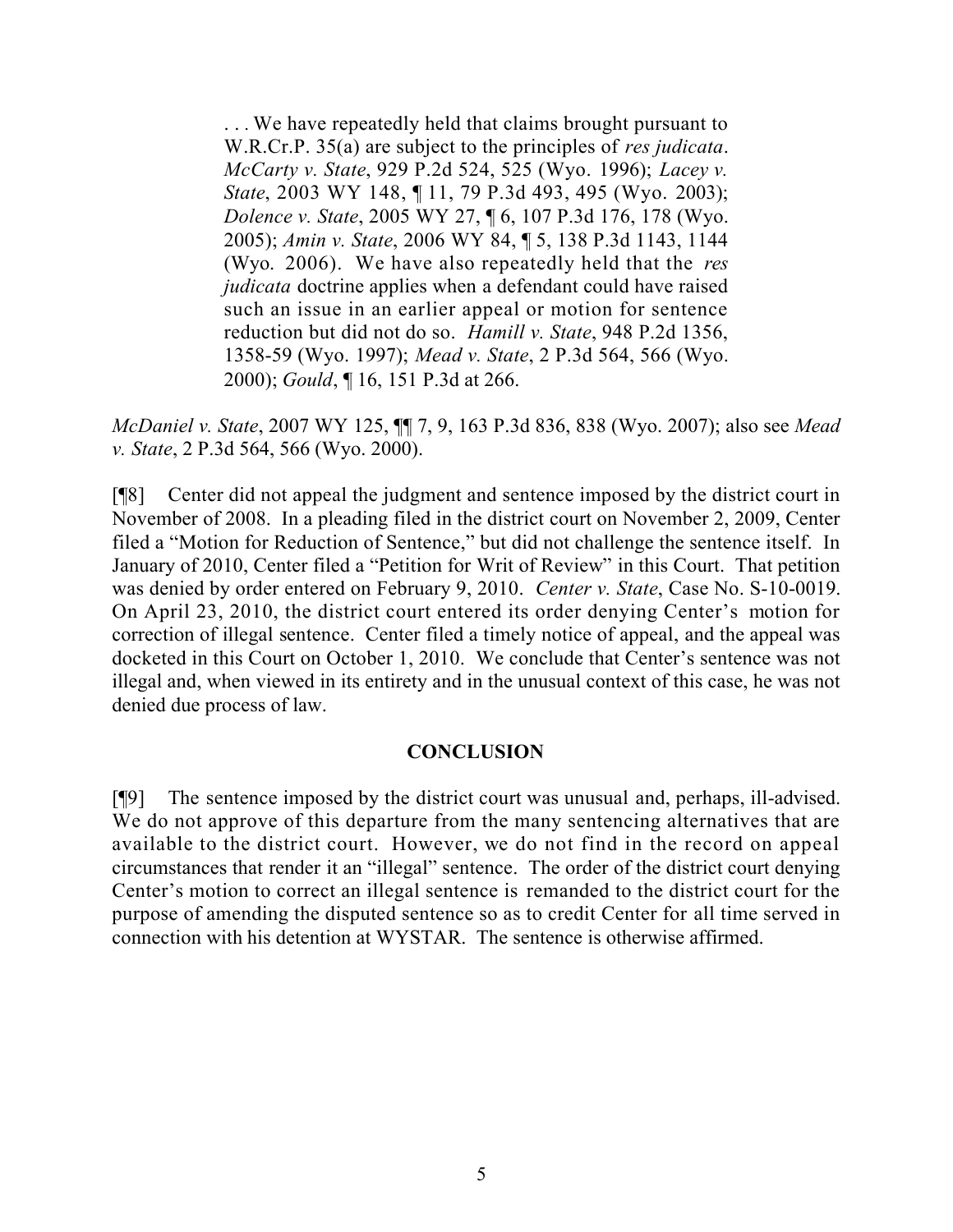# **VOIGT, Justice,** dissenting, with whom **BURKE, Justice,** joins.

[¶10] I dissent because I cannot find a statute or court rule that authorizes the district court to sentence the appellant in the manner that it did. This is what the record reveals: At his arraignment on September 4, 2008, the appellant pled no contest to aggravated assault and battery, a felony. Judgment of conviction was entered orally on the same date, and a written judgment was entered on September 23, 2008. Sentencing took place on November 4, 2008. The district court imposed a sentence of 36 to 80 months, and gave the appellant credit for 107 days served. The district court then *stayed execution of the sentence*, with the following conditions: (1) the appellant was not remanded to the Department of Corrections; (2) the appellant was to be transported to and from WYSTAR by "law enforcement"; (3) successful completion of the WYSTAR program would lead to a hearing and the possibility of the appellant being allowed to participate in an adult community corrections program; (4) failure to complete the WYSTAR program would lead to immediate arrest, execution of the sentence, and transfer to the Department of Corrections, without a hearing; (5) no credit for time served would be allowed for attendance at WYSTAR; (6) unauthorized absence from WYSTAR would constitute escape.

[¶11] A written sentence was filed on November 24, 2008, in which the district court stated that "execution of this sentence and the accompanying order for Mittimus is stayed pending the Defendant's admission to WYSTAR." The written sentence, while containing provisions similar to those stated orally at the sentencing hearing, also provided that "the Defendant shall be granted a *furlough* to inpatient treatment at WYSTAR . . . ." (Emphasis added.) The rest is history; upon the appellant's failure to complete the WYSTAR program, he was discharged, arrested, and transported to the Wyoming State Penitentiary without hearing.<sup>1</sup>

[¶12] The district court purportedly suspended the execution of sentence in this case. Wyo. Stat. Ann.  $\S$  7-13-302(a)(i) (LexisNexis 2009) provides as follows:

> (a) After conviction or plea of guilty for any offense, except crimes punishable by death or life imprisonment, and following entry of the judgment of conviction, the court may:

> > (i) Suspend the imposition or execution of sentence *and place the defendant on probation*[.]

 $\overline{a}$ 

 $1$  The Mittimus is in the court file, attached to the Sentence, and without a separate file stamp, so it appears to have been filed along with the Sentence.